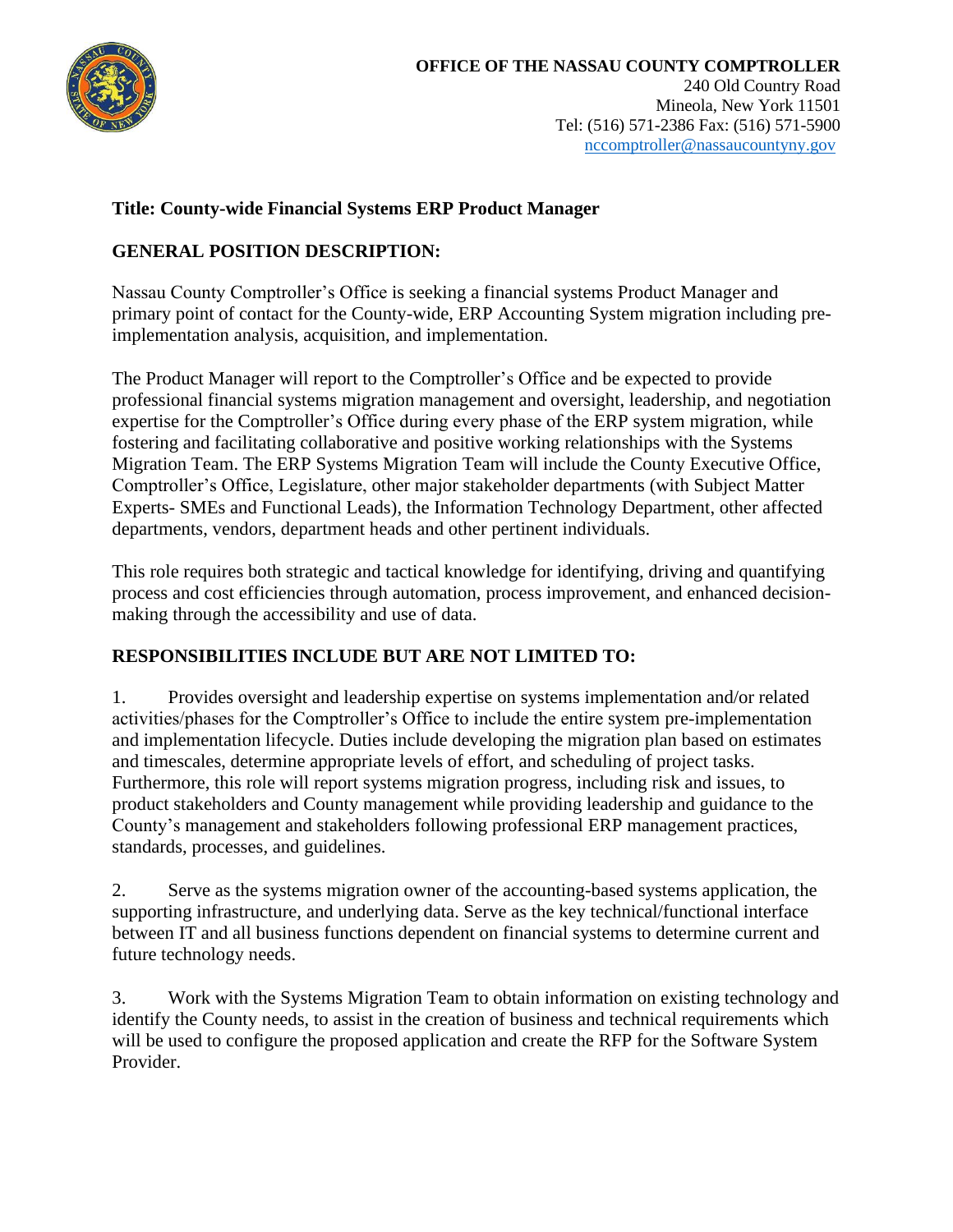

4. Establish relationships with internal stakeholders to serve as a point of contact for troubleshooting or enhancement requests. Ensure that departments are responsive to the consultants and are providing necessary information. Facilitate the scheduling of consultant interviews with appropriate department personnel. Attend weekly meetings of the Systems Migration Team.

5. Monitor key performance indicators (KPIs), and the time and financial budget vs. actuals to ensure activities are in line with expectations.

6. Work with consultants to document the evaluation of risks and impacts (positive and negative) associated with changes to business processes and systematic changes. As needed, recommend reallocation of team resources and priorities to address risks or delays identified. Outcomes include the Identification of areas for optimization and risk mitigation, ensuring a strong control environment.

7. Coordinate and lead implementation and training for the new system. Work with the System Migration team to ensure that change management is addressed for the migration process.

# **MINIMUM QUALIFICATIONS:**

- 1. Proven history of independently managing and delivering large-scale, complex, multiyear, financial system implementation projects (entire pre-implementation and implementation life cycle). Government experience is preferable. Utilizing a solid understanding of systems migration concepts, systems, and implementation methodologies, including project scope, schedules and tight timelines, resource management, quality, cost control, change management, and process improvement.
- 2. Functional knowledge of ERP functionality (major financial applications such as Netsuite, Workday, Oracle, SAP, etc.) and enterprise architecture.
- 3. Ability to map control and security considerations into systematic configurations to ensure processes meet compliance standards.
- 4. Have an understanding of and can demonstrate experience with accounting processes and system implementations.
- 5. Strong leadership skills and ability to develop, mentor and manage a team with a peoplefirst approach. Proven ability to work as a leader to drive automated and technical solutions to address business process and improve efficiency.
- 6. Excellent problem-solving skills. Detail oriented, quick study, proactive, and selfmotivated.